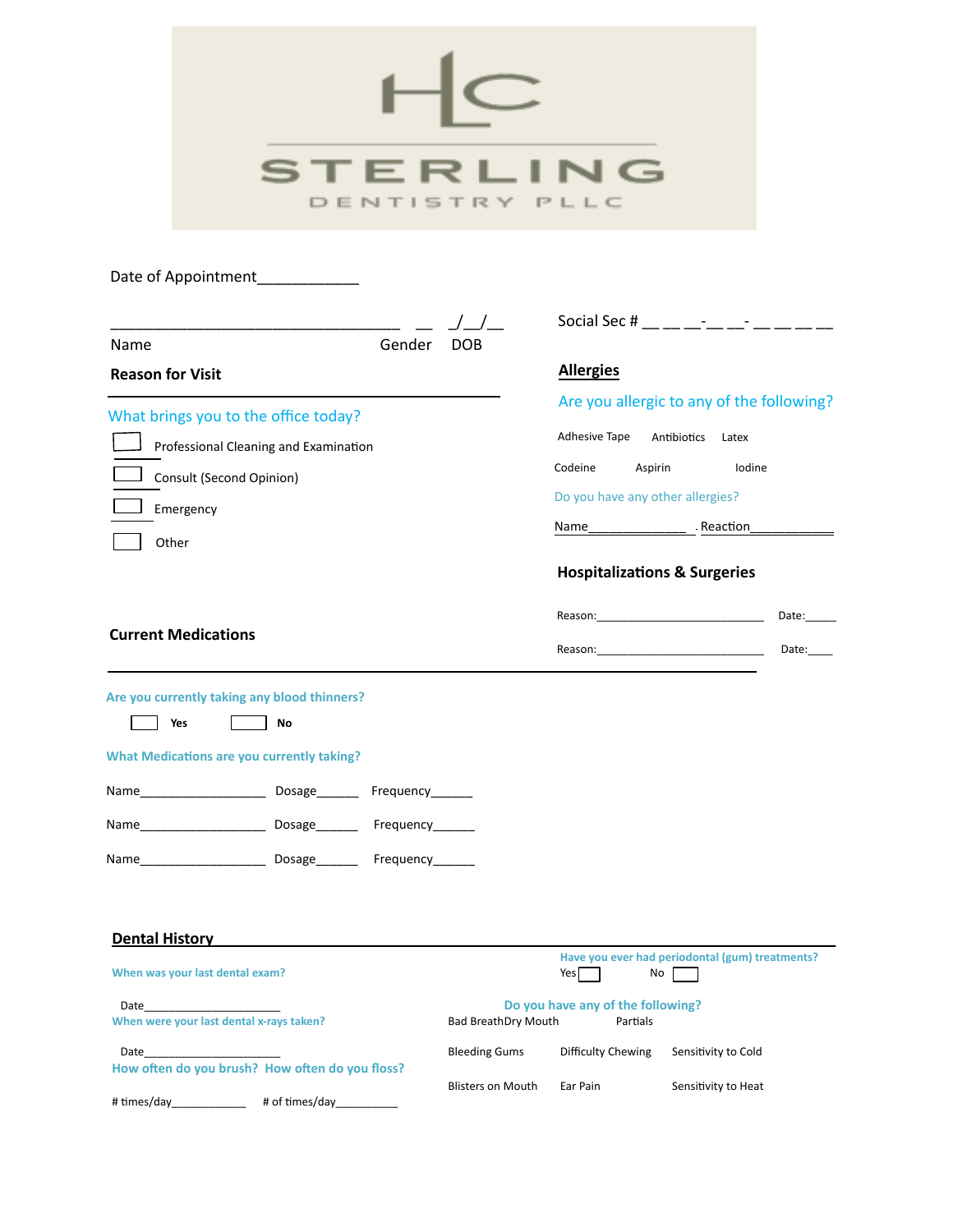| Do you grind your teeth?                                           |                                                                     |                        | <b>Broken Fillings</b>        | Jaw Pain                    | Sensitivity to Sweets   |
|--------------------------------------------------------------------|---------------------------------------------------------------------|------------------------|-------------------------------|-----------------------------|-------------------------|
| Yes<br>No                                                          |                                                                     |                        | Clicking Jaw                  | Loose Teeth                 | Sensitivity to Pressure |
| Have you ever had orthodontic (Braces) treatment?<br>Yes r<br>- No |                                                                     | Dentures               | Mouth Pain                    | Swollen Gums                |                         |
|                                                                    |                                                                     |                        | Difficulty Opening or Closing |                             | <b>Mouth Sores</b>      |
| <b>Past Medical History</b>                                        |                                                                     |                        |                               |                             |                         |
| Alcoholism                                                         | Have you ever had any of the following?<br><b>Bleeding Disorder</b> | <b>Eating Disorder</b> | High Cholesterol              | Migraines                   | Stomach Ulcer           |
|                                                                    |                                                                     |                        |                               |                             |                         |
| Allergies                                                          | <b>Blood Disease</b>                                                | Epilepsy               | Joint Disorder                | Osteoporosis                | Substance Abuse         |
| Anemia                                                             | <b>Blood Transfusion</b>                                            | Hay Fever              | Kidney Disorder               | Pacemaker                   | <b>Thyroid Disorder</b> |
| Anxiety Disorder                                                   | <b>Bowel Disorder</b>                                               | <b>Heart Disease</b>   | Liver Disorder                | Rheumatic Fever             | Tuberculosis            |
| Arthritis                                                          | Cancer                                                              | <b>Heart Problems</b>  | Lung Disease                  | Sinus Problems              | <b>Venereal Disease</b> |
| Asthma                                                             | <b>Diabetes</b>                                                     | Hepatitis A, B, or C   | Lupus                         | Skin Disorder               |                         |
| AIDS/HIV                                                           | Depression                                                          | Hypertension           | Measles                       | Stroke                      |                         |
| <b>Lifestyle Factors</b>                                           |                                                                     |                        |                               | <b>Women Only</b>           |                         |
|                                                                    |                                                                     |                        |                               |                             |                         |
|                                                                    |                                                                     |                        |                               | Are you pregnant?           | Are you breastfeeding?  |
| Have you ever smoked?                                              |                                                                     |                        | Yes r                         | $\overline{\phantom{a}}$ No | Yes r<br>n No           |
| Yes<br>No                                                          |                                                                     | # of Years # packs/day |                               |                             |                         |
| Do you smoke now?                                                  |                                                                     |                        |                               |                             |                         |
| Yes<br>No                                                          | # Packs/day____________                                             |                        |                               |                             |                         |
| Do you use recreational drugs?                                     |                                                                     |                        |                               |                             |                         |
| No<br>Yes                                                          |                                                                     |                        |                               |                             |                         |
|                                                                    |                                                                     | Types? #times/week     |                               |                             |                         |
|                                                                    | How much alcohol do you drink per week?                             |                        |                               |                             |                         |
|                                                                    | # drinks /week                                                      |                        |                               |                             |                         |
|                                                                    | How much caffeine do you drink per day?                             |                        |                               |                             |                         |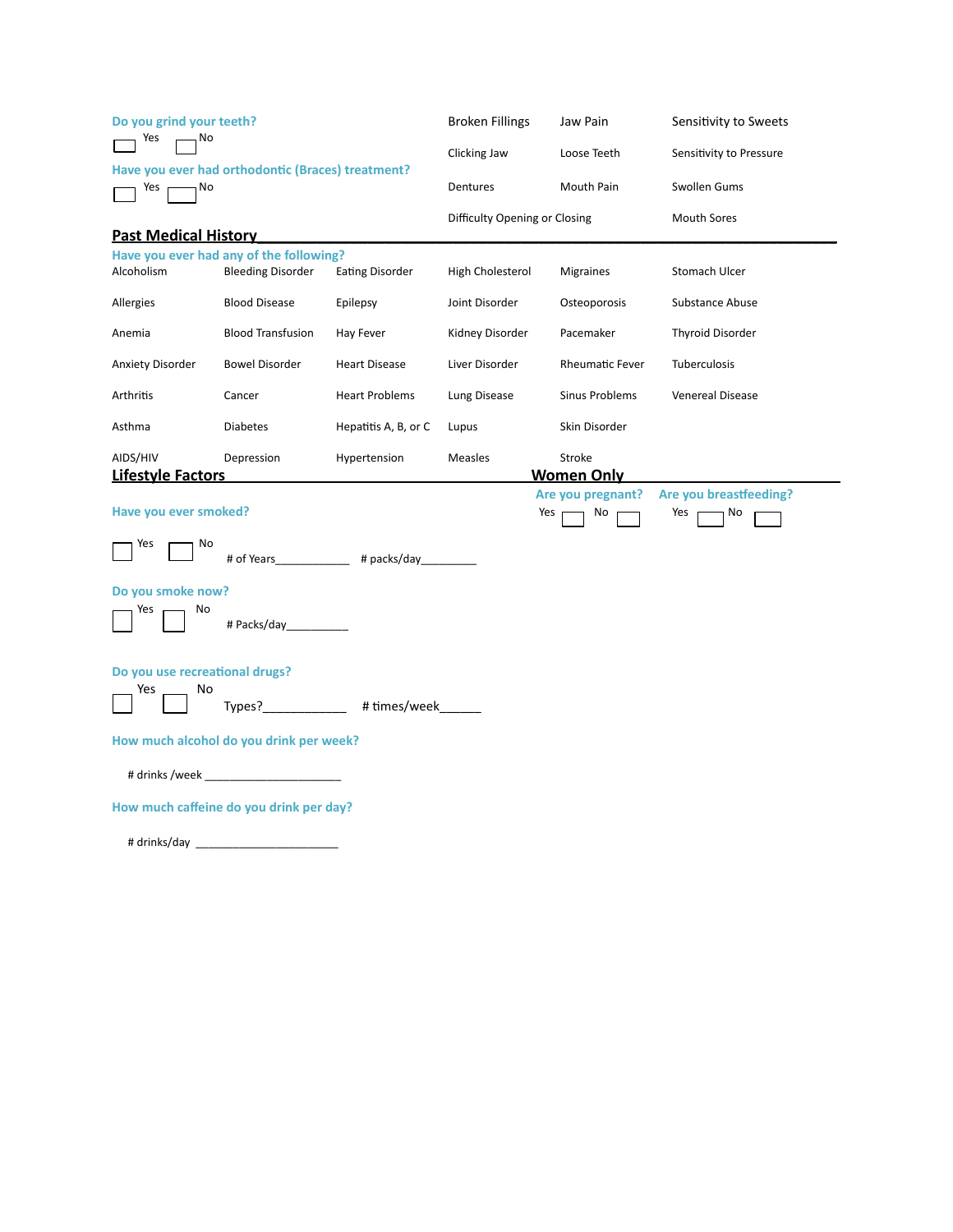

### **Authorization for Signature on File**

**Release of Information/Financial Responsibility/Authorization for Payment** 

**I (name of pa5ent) \_\_\_\_\_\_\_\_\_\_\_\_\_\_\_\_\_\_\_\_\_\_\_\_\_\_\_\_\_\_\_\_ and/or (name of insured)** 



# Dentistry PLLC to affix my name to any and all claims or

documents as related to any and all health benefits due me and my dependents through my **employment with (** name of employer) **and the set of the set of employer**  $\blacksquare$ herby authorize payment of dental benefits otherwise payable to me directly to the office above. I have reviewed the treatment plan and fees. I agree to be responsible for all charges for dental services and materials not paid by my dental benefit plan, unless the treating dentist or dental practice has a contractual agreement with my plan prohibiting all or a portion of such charges. To the extent permitted under applicable law. I authorize release of any information relating to the claim.

**Signature of Patient (Parent or Guardian if minor):** 

**Signature of Insured: \_\_\_\_\_\_\_\_\_\_\_\_\_\_\_\_\_\_\_\_\_\_\_\_\_\_\_\_\_\_\_\_\_ Today's Date: \_\_\_\_\_\_\_\_**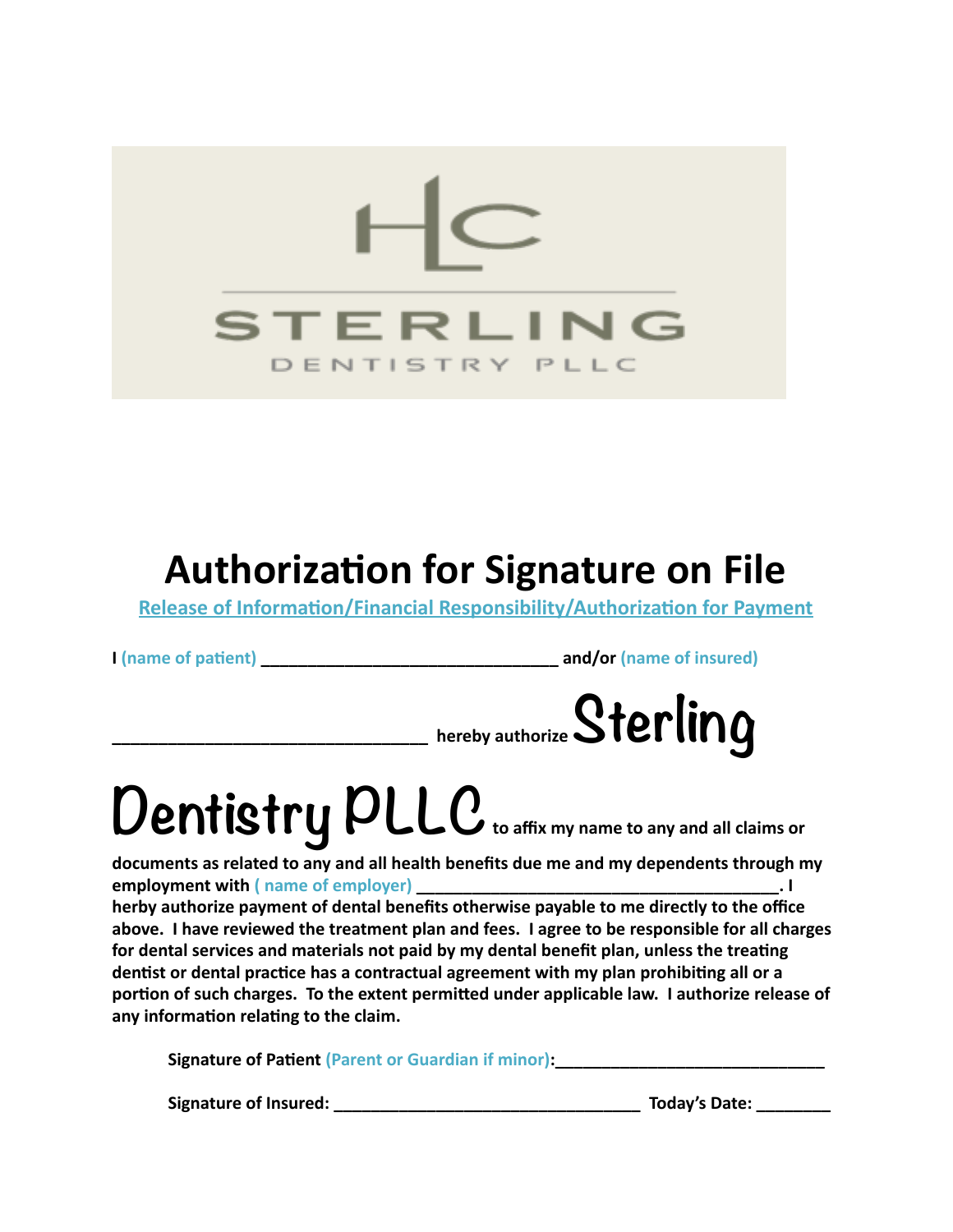

## **Office Policy** Pease Read and sign at the bottom,

acknowledging that you were informed of these policies. Let us know if you have any questions about our Office Policies. **Thank you.** 

### **Financial Policy**

## **Thank you for choosing Sterling Dentistry PLLC to**

serve your dental care needs. We provide high-quality dental care to our patients and are committed to your treatment being successful. Please understand that your financial obligation is considered a part of your treatment. In the interest of good dental care practice, it is desirable to establish a credit policy to avoid misunderstandings. To assist our patients we offer the following methods for taking care of their account in our office.

- On your first visit we expect you to supply our office with your insurance information and photo ID card. If any changes should occur during the time you are a patient, it is your responsibility to inform our office with any changes. Our office will not be responsible for claims submitted to insurance companies by which you are no longer covered.
- New patients are required to pay for services in full on their first visit. Patients are required to pay their deductible and co-payments at the time of each visit.
- While we accept most PPO plans and are happy to aid in submission of your claims, it is your responsibility to read your policy and be aware of services covered or not covered by your individual plan.
- As a courtesy, we will gladly bill your insurance when you provide us with the current information and any necessary forms. Often times we are able to contact your insurance provider prior to your appointment and estimate your portion of the bill. We ask that you either pay your portion of the bill at the time of service, or that a suitable written financial agreement be reached at the time of service. Even though you may have an insurance claim pending, you may receive a monthly statement for the outstanding balance on your account until it is paid in full. We cannot accept responsibility for collecting an insurance claim after 60 days or for negotiating a disputed claim. Insurance policies are a contract between you, your employer and the insurance carrier. Please be aware that some, and perhaps all of the services rendered may not be covered under your individual insurance policy. You are ultimately responsible for payment of your account.
- If no payment is receiver on an account after two monthly statements our office will make every effort to contact the responsible party. If the party responsible cannot be reached, a third bill will be sent indicating "This will be the final notice for payment". If the party fails to contact our office after receiving such notice, the account will be sent to a collection agency.
- Financial options are available to all patients. Please feel free to ask one of our office personnel.